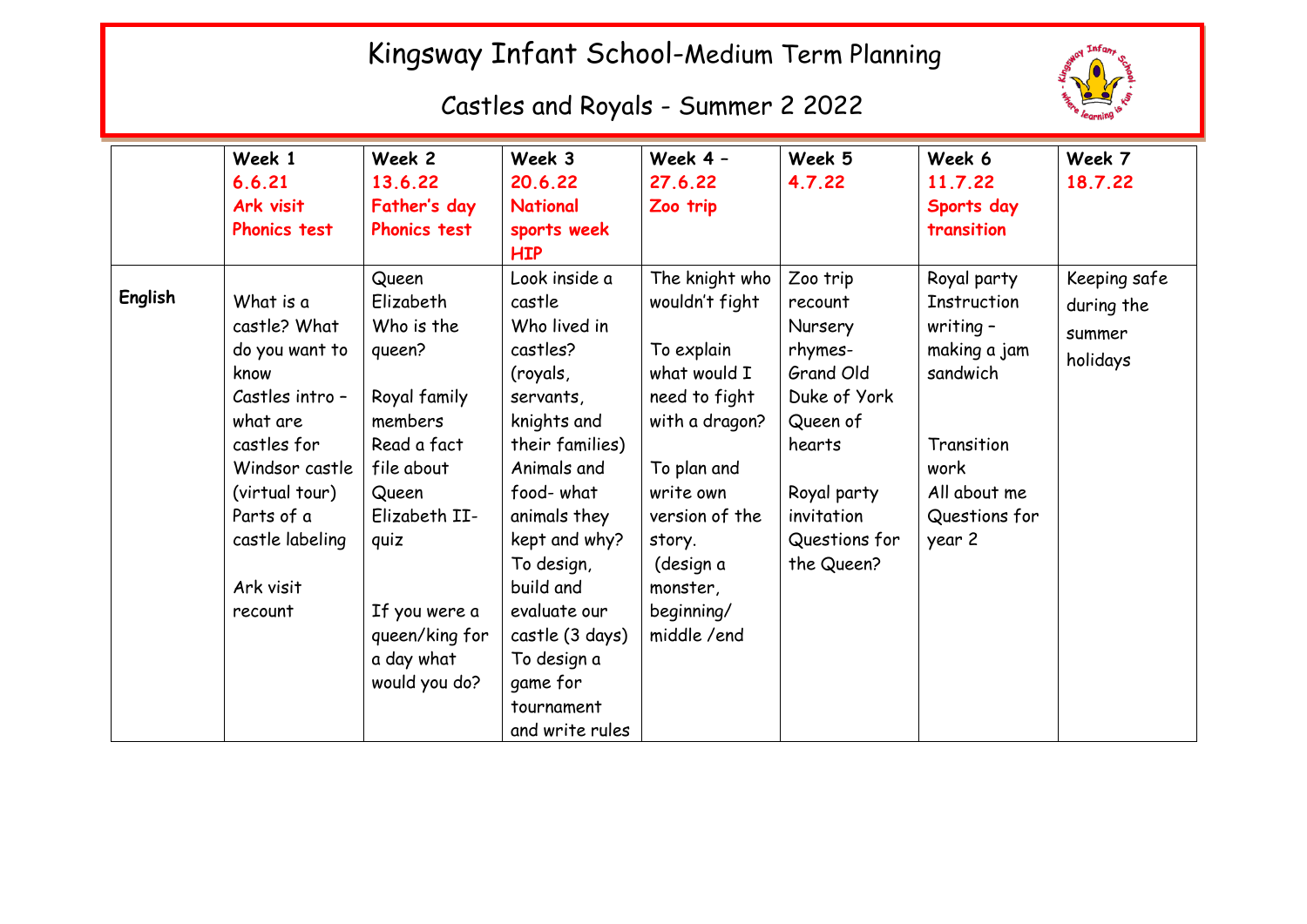| Maths                                    | Measures -<br>Non-standard<br>Measures and<br>Introducing<br>Simple<br>Standard<br>Measures | Multiplication<br>and Division -<br>Equal or<br>Unequal<br>Groups and<br>Remainders<br>Multiplication -<br>Repeated<br>Addition and<br>Arrays | Multiplication -<br>Repeated<br>Addition and<br>Arrays<br>Multiplication -<br>Problem<br>Solving<br>(identifying<br>the number of<br>groups and size | Multiplication -<br>Scaling and<br>Counting in 2s<br>to 24                                             | Division-<br>Sharing and<br>Grouping<br>Problems                                                                       | Time - Telling<br>the Time<br>(O'clock and<br>Half Past) |  |
|------------------------------------------|---------------------------------------------------------------------------------------------|-----------------------------------------------------------------------------------------------------------------------------------------------|------------------------------------------------------------------------------------------------------------------------------------------------------|--------------------------------------------------------------------------------------------------------|------------------------------------------------------------------------------------------------------------------------|----------------------------------------------------------|--|
|                                          |                                                                                             |                                                                                                                                               | of group)                                                                                                                                            |                                                                                                        |                                                                                                                        |                                                          |  |
| <b>Science</b>                           | Ark Farm                                                                                    | What<br>materials can<br>we find?<br>Identify,<br>describe every<br>day materials<br>and their<br>properties                                  | Matching<br>materials<br>Comparing and<br>grouping<br>together a<br>variety of<br>every day<br>materials                                             | <b>Exploring</b><br>materials and<br>fair test.<br>Which material<br>is the best to<br>build a castle? | Egg drop<br>challenge<br>Design and<br>build a ladder<br>that protects<br>a raw egg<br>that's dropped<br>from up high. | How can you<br>keep the<br>Queen's tea<br>hot? Fair test |  |
| D&T / Art                                |                                                                                             | Father's day<br>cards                                                                                                                         | Build a castle                                                                                                                                       | Fairy tale<br>castle art                                                                               | Design shield                                                                                                          | Making a jam<br>sandwich                                 |  |
| Humanitie<br>s<br>History &<br>Geography | Castles and<br>Royals<br>Compare<br>features of a<br>castle                                 | Castles and<br>Royals<br>Royal family                                                                                                         | Castles and<br>Royals<br>Castles -<br>design own<br>castle                                                                                           | Castles and<br>Royals                                                                                  | Castles and<br>Royals                                                                                                  | Castles and<br>Royals                                    |  |
| Computing                                | ILearn2<br>Music Creation<br>E-Safety                                                       | ILearn2<br>Music Creation<br>E-Safety                                                                                                         | ILearn2<br>Music Creation<br>E-Safety                                                                                                                | ILearn2<br><b>Music Creation</b><br>E-Safety                                                           | ILearn2<br>Music Creation<br>E-Safety                                                                                  | ILearn2<br><b>Music Creation</b><br>E-Safety             |  |
| <b>PSHE</b>                              | Jigsaw -<br>changing me                                                                     | Jigsaw -<br>changing me                                                                                                                       | Jigsaw -<br>changing me                                                                                                                              | Jigsaw -<br>changing me                                                                                | Jigsaw -<br>changing me                                                                                                | Jigsaw -<br>changing me                                  |  |